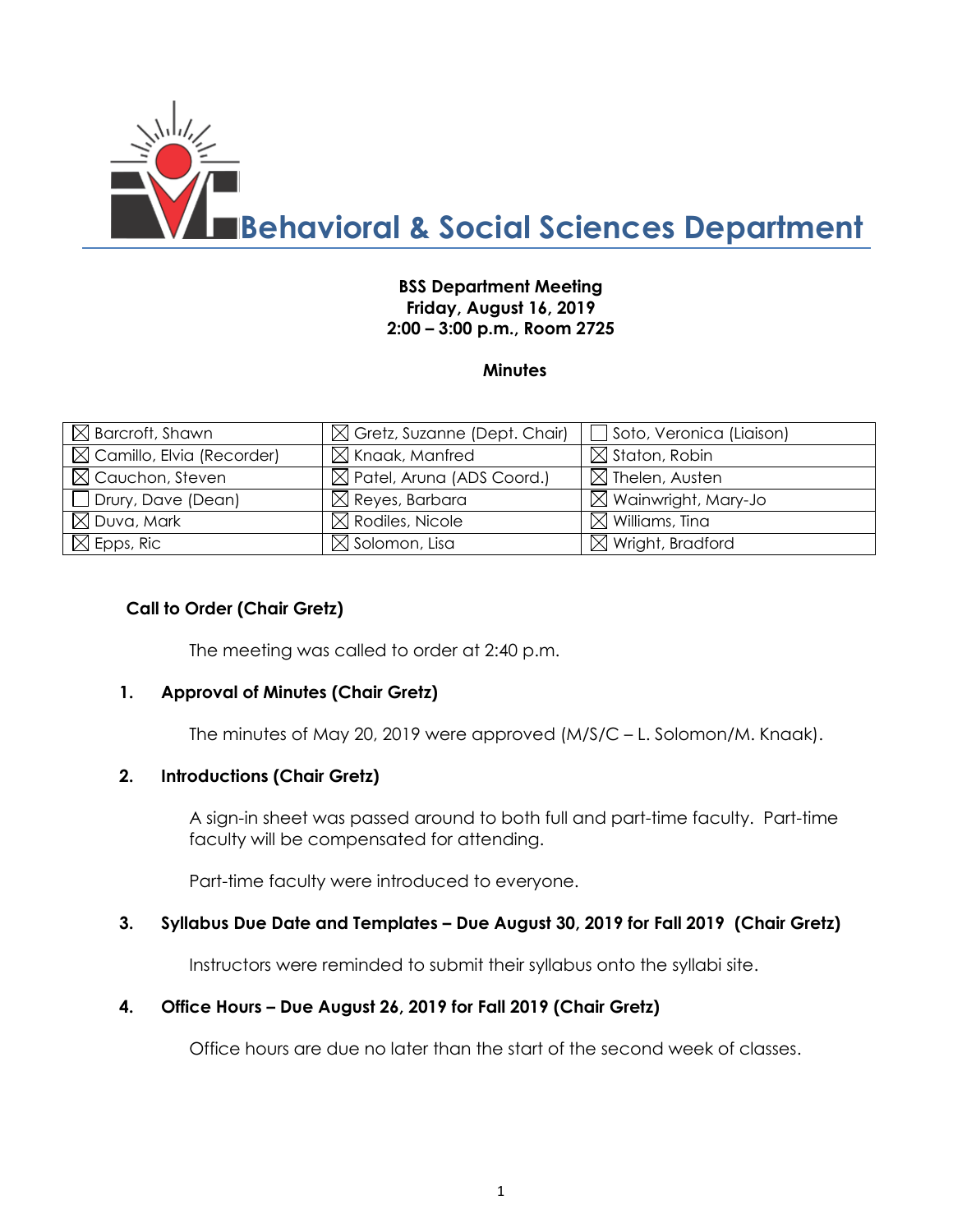# **5. Opening Day Rosters and Census Rosters – (Chair Gretz)**

Chair Gretz informed every one of drop/census/final grade important dates for the full year. She edited the opening day memo for new instructors which Admissions and Records sends to all. Census rosters are due by the second week; however, instructors should submit them prior to the deadline.

### **6. Drop and Grade Submittal Policies (Chair Gretz)**

Deadlines for drops and grade submittals were given as well as the importance of adhering to them.

# **7. Faculty Absences (Chair Gretz)**

An emphasis on calling in an absence and speaking with a live individual to report the absence is crucial. Instructors must call in even if they have notified their students. Please call Elvia first, Silvia next, or Academic Services to report the absence.

Faculty must report all absences by the  $10<sup>th</sup>$  of each month in WebSTAR, regardless of giving an out-of-class assignment to students. If the class cancels, it is considered an absence.

# **8. Faculty Evaluations (Chair Gretz)**

Regular tenured full-time evaluations are completed every 3 years; refer to Article 10 in the CTA contract. Notification is sent during the first two weeks of the semester, informing instructors of their classroom observation.

Tenure track faculty evaluations take place every fall semester during the tenure review period. Refer to Article 11 in the CTA contract for more information.

Part-time evaluations are completed in the first semester of employment, once in the second year of employment, and at least once every 3 years thereafter. Two individuals, typically the Dean and Chair, or an expert in the discipline would evaluate the part-time faculty member. The part-time contract allows the instructor to change their evaluator. See part-time contract for detailed information.

# **9. Faculty Mailboxes and Part-Time Faculty Offices (Chair Gretz)**

There will be no change to the faculty mailboxes. Part-time office would only change if the remodel in the 800 building takes place. R. Herbert asked if more desks would be added to the Part-time office. Chair Gretz recommended he speak to the President of the Part-time union to express his concerns.